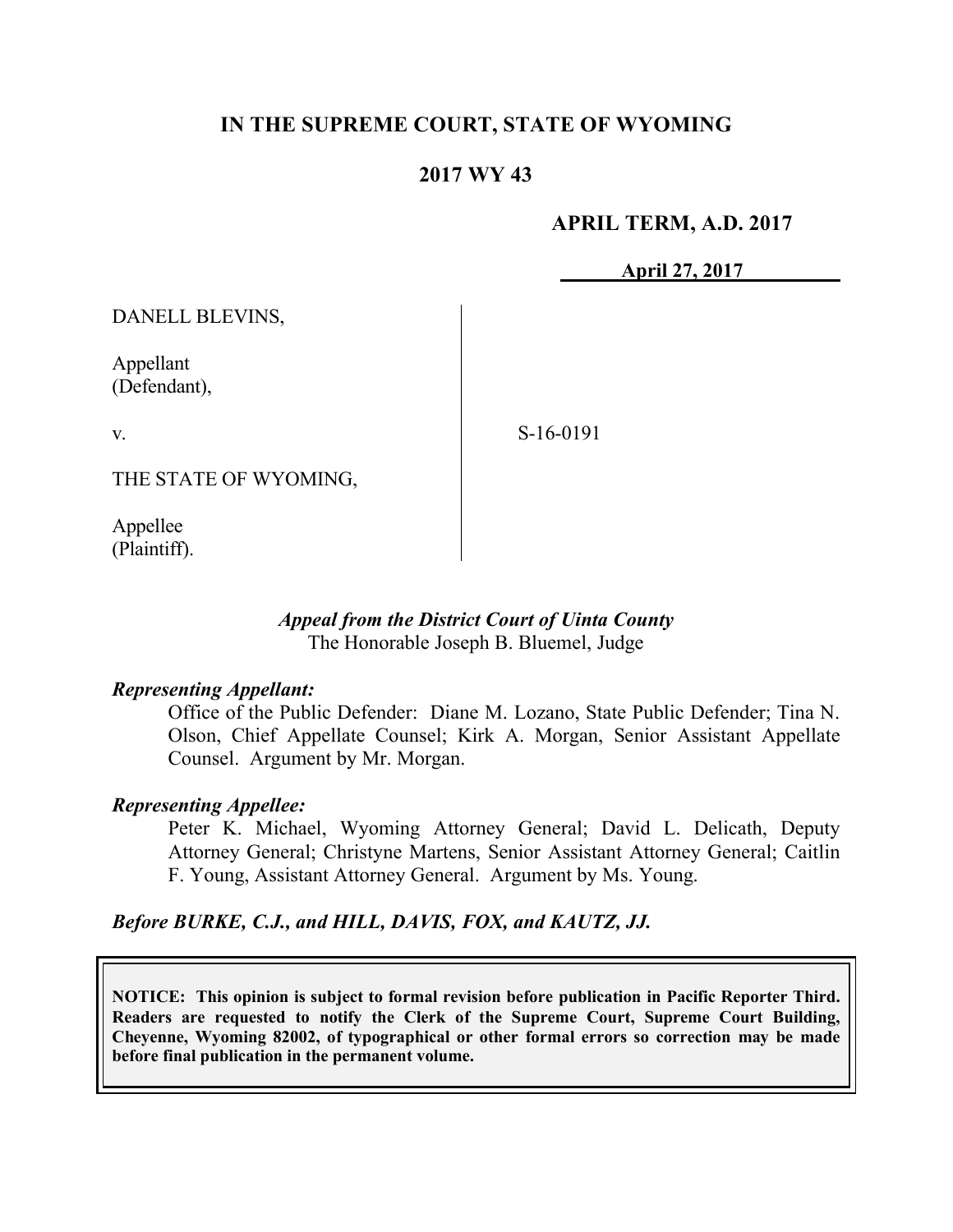## **KAUTZ, Justice.**

[¶1] A jury convicted Appellant Danell Blevins of felony exploitation of a vulnerable adult, in violation of Wyo. Stat. Ann. §§ 6-2-507(a) and (d) (LexisNexis 2015). On appeal, Ms. Blevins challenges the sufficiency of the evidence to support the jury's conclusion that the victim, Richard Tefertiller, was a vulnerable adult. She also claims the district court improperly instructed the jury on the mental element of the crime.

[¶2] We affirm.

## **ISSUES**

- [¶3] Ms. Blevins presents the following issues on appeal:
	- I. Did the State present sufficient evidence to prove beyond a reasonable doubt that Mr. Tefertiller was a vulnerable adult as defined by statute?
	- II. Did the jury instruction that exploitation sufficient to establish the felony conviction need be a "reckless or intentional act" misstate the law?

The State offers a similar statement of the issues.

## **FACTS**

[¶4] Ms. Blevins was a licensed practical nurse (LPN) at the United States Department of Veterans Affairs (VA) clinic in Evanston, Wyoming. Mr. Tefertiller, who was approximately 73 years old during the time at issue, was a disabled veteran. He frequented the VA clinic for evaluation and treatment of a host of medical and mental issues. Mr. Tefertiller's medical history included bouts of colon and prostate cancer, the latter resulting from his exposure to Agent Orange during the Vietnam War. Mr. Tefertiller also had post-traumatic stress disorder (PTSD) as a result of his service in Vietnam. The PTSD caused him to anger quickly and have recurrent nightmares. Mr. Tefertiller drank significant amounts of alcohol to self-medicate his PTSD and help him sleep. Whether as a consequence of his drinking, his age or other issues, Mr. Tefertiller fell and injured himself on occasion and had memory problems.

[¶5] Ms. Blevins befriended Mr. Tefertiller and, in 2014, asked him to lend her money so that she could continue her education to become a registered nurse (RN). During the period between January 23, 2014 and January 2, 2015, Mr. Tefertiller gave Ms. Blevins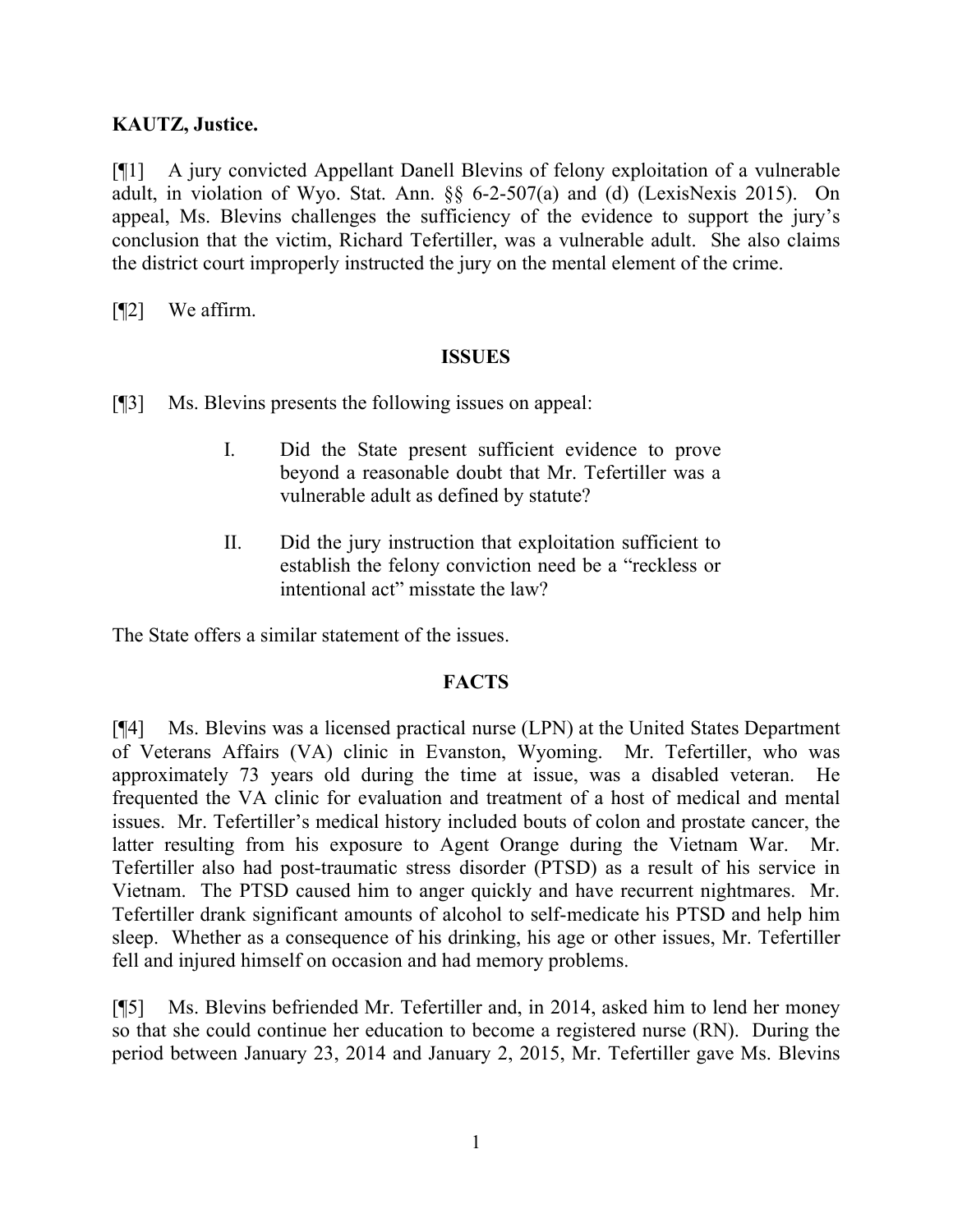$$39,550$ . At least  $$39,000$  was a loan for her education,<sup>1</sup> which she was supposed to repay once she obtained her degree. Ms. Blevins did not enter an RN program and, instead, used most of the money for things other than education.<sup>2</sup> She paid bills, gave some of the money to her sister, and went on a vacation.

[¶6] Mr. Tefertiller's daughters learned about his loans to Ms. Blevins and contacted her to discuss repayment. She refused to talk to them about the loans, claiming the transactions were between her and Mr. Tefertiller. The daughters alerted the VA, which, together with the Evanston police department, began an investigation. The State charged Ms. Blevins with one count of intentionally exploiting a vulnerable adult, a felony. She was tried before a jury in April 2016, and the jury found her guilty of the crime. The district court sentenced Ms. Blevins to serve one to four years in prison and ordered her to reimburse \$39,000 to Mr. Tefertiller. She filed a timely notice of appeal to this Court.

#### **DISCUSSION**

#### *1. Sufficiency of the Evidence to Establish Mr. Tefertiller was a Vulnerable Adult*

[¶7] Ms. Blevins claims her conviction should be reversed because the State did not present sufficient evidence that Mr. Tefertiller was a vulnerable adult. In analyzing her claim,

> [w]e do not consider "whether or not the evidence was sufficient to establish guilt beyond a reasonable doubt, but [instead] whether or not the evidence could reasonably support such a finding by the factfinder." *Hill v. State*, 2016 WY 27, ¶ 13, 371 P.3d 553, 558 (Wyo. 2016) (citing *Levengood v. State*, 2014 WY 138, ¶ 12, 336 P.3d 1201, 1203 (Wyo. 2014)). "We will not reweigh the evidence nor will we re-examine the credibility of the witnesses." *Hill*, 2016 WY 27, ¶ 12, 371 P.3d at 558 (citation omitted). We review the sufficiency of the evidence "from this perspective because we defer to the jury as the fact-finder and assume they believed only the evidence adverse to the defendant since they found

l

 $1$  At sentencing, the district court ordered Ms. Blevins to pay Mr. Tefertiller \$39,000 in restitution. It concluded that she should not be required to pay back the other \$550 because there was evidence that he gave her \$500 in December of 2014 as a Christmas gift and \$50 at another time to reimburse her for purchasing new slippers for him.

<sup>&</sup>lt;sup>2</sup> Ms. Blevins took two pre-requisite classes, and after she was suspended from her job at the VA for the conduct at issue here, she took a test for admission to the RN program at Laramie County Community College in Cheyenne, Wyoming.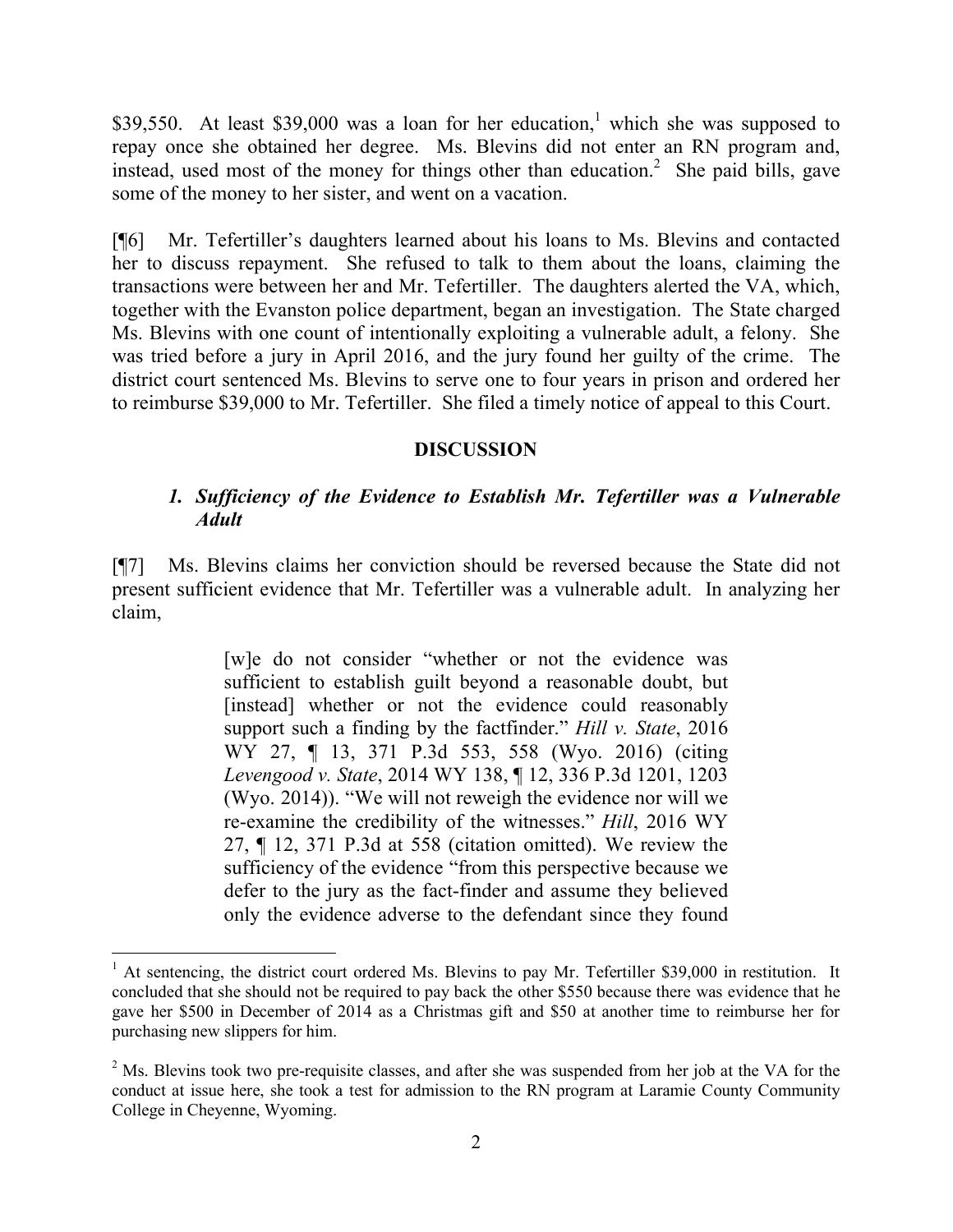the defendant guilty beyond a reasonable doubt." *Oldman* [*v. State*], 2015 WY 121, ¶ 5, 359 P.3d [964] at 966.

*Mraz v. State,* 2016 WY 85, ¶ 19, 378 P.3d 280, 286 (Wyo. 2016), quoting *Bean v. State*, 2016 WY 48, ¶ 45, 373 P.3d 372, 387 (Wyo. 2016). In addition,

> this Court examines the evidence in the light most favorable to the State. *Faubion v. State*, 2010 WY 79, ¶ 12, 233 P.3d 926, 929 (Wyo. 2010). We accept all evidence favorable to the State as true and give the State's evidence every favorable inference which can reasonably and fairly be drawn from it. We also disregard any evidence favorable to the appellant that conflicts with the State's evidence. *Id*.

*Harnden v. State*, 2016 WY 92, ¶ 5, 378 P.3d 611, 612–13 (Wyo. 2016) (quoting *Pena v. State*, 2015 WY 149, ¶ 16, 361 P.3d 862, 866 (Wyo. 2015)).

*Worley v. State,* 2017 WY 3, ¶ 17, 386 P.3d 765, 771 (Wyo. 2017).

[¶8] Ms. Blevins was convicted of felony exploitation of a vulnerable adult under  $\S$ § 6- $2-507$  (a) and (d):

> (a) Except under circumstances constituting a violation of W.S. 6-2-502 [aggravated assault and battery], a person is guilty of abuse, neglect, abandonment or exploitation of a vulnerable adult if the person intentionally or recklessly abuses, neglects, abandons, intimidates or exploits a vulnerable adult.

(d) Exploitation of a vulnerable adult is a felony punishable by not more than ten (10) years in prison, a fine of not more than ten thousand dollars (\$10,000.00), or both, and registration of the offender's name on the central registry.

[ $\degree$ [9] Section 6-2-507(e) directs the reader to Wyo. Stat. Ann. § 35-20-102(a) (LexisNexis 2015) for the definitions of various terms used in the statute. "Exploitation" and "vulnerable adult" are defined in relevant part as:

> (ix) "Exploitation" means the reckless or intentional act taken by any person, or any use of the power of attorney, conservatorship or guardianship of a vulnerable adult, to: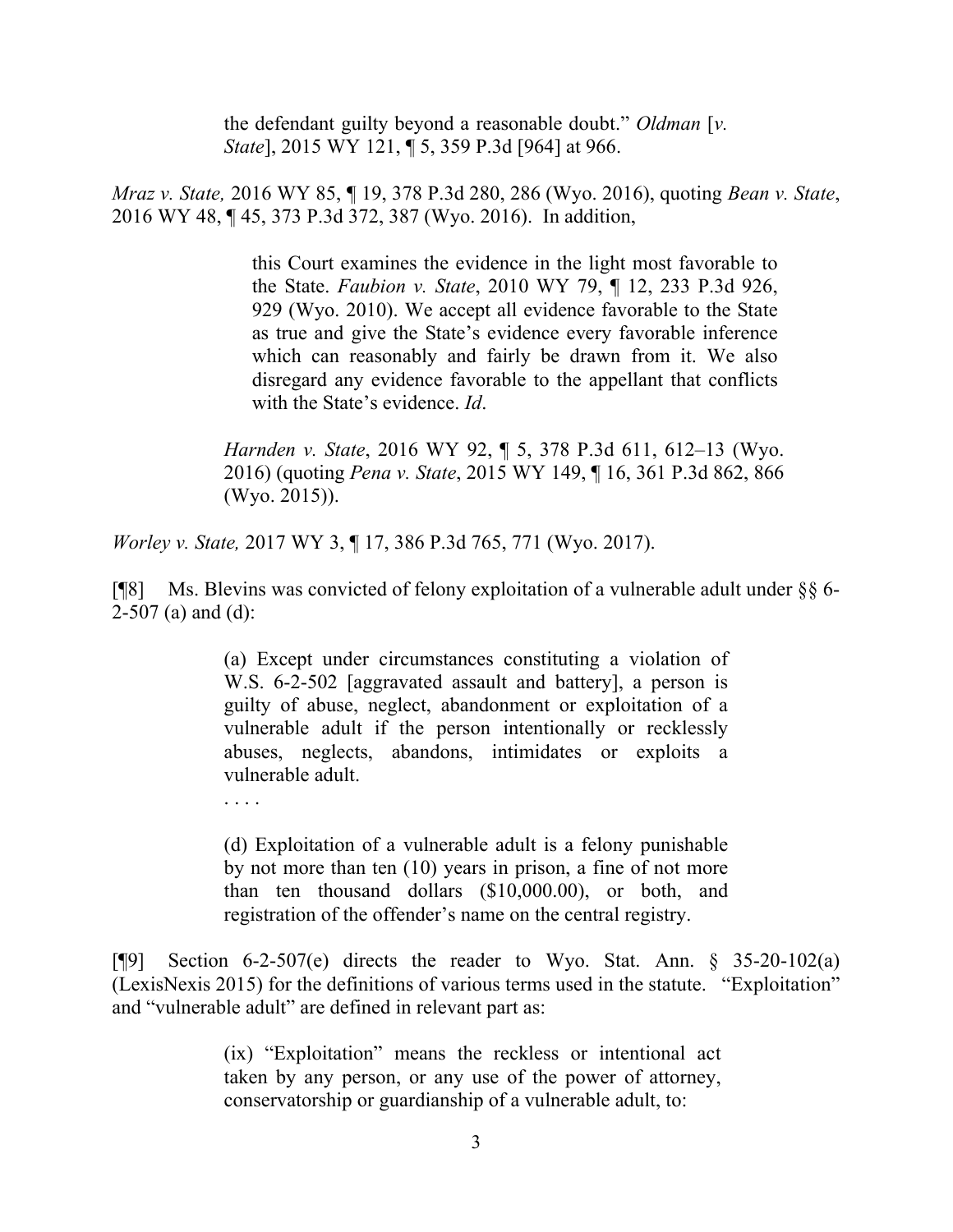(A) Obtain control through deception, harassment, intimidation or undue influence over the vulnerable adult's money, assets or property with the intention of permanently or temporarily depriving the vulnerable adult of the ownership, use, benefit or possession of his money, assets or property[.]

. . . .

(xviii) "Vulnerable adult" means any person eighteen (18) years of age or older who is unable to manage and take care of himself or his money, assets or property without assistance as a result of advanced age or physical or mental disability[.]

Sections  $35-20-102(a)(ix)$  and (xviii).

l

[¶10] The terms "advanced age" and "mental disability" are also defined by statute. "Advanced age" means "a person who is sixty (60) years of age or older." Section 35-  $20-102(a)(xxi)$ . "Mental disability" is defined in relevant part as:

> a condition causing mental dysfunction resulting in an inability to manage resources, carry out the activities of daily living or protect oneself from neglect, abuse, exploitation or hazardous situations without assistance from others.

Section 35-20-102(a)(xvi).<sup>3</sup> In arguing that the evidence was insufficient to establish that Mr. Tefertiller was a vulnerable adult, Ms. Blevins does not focus on whether or not Mr. Tefertiller was of advanced age or physically or mentally disabled, but, rather, upon whether those attributes made him unable to manage and care for himself or his money, assets, or property without assistance. Considering the evidence in the light most favorable to the State, the record contains sufficient evidence for the jury to find that Mr. Tefertiller met the legal definition of vulnerable adult.

[¶11] Mr. Tefertiller's daughters, Candace Tefertiller and Holly Barnes, testified about his physical ailments during 2014, including on-going issues with mobility and injuries from falls. Ms. Tefertiller was a physical therapist and described the evolution of his mobility problems. She said that, in 2014, she told him she was concerned that he would fall on the stairs at his house. Mr. Tefertiller's medical records confirm that he was

<sup>&</sup>lt;sup>3</sup> Physical disability is not defined in the relevant statutes, and the district court did not instruct the jury on the statutory definitions of "advanced age" or "mental disability." However, Ms. Blevins does not challenge those aspects of the instructions on appeal.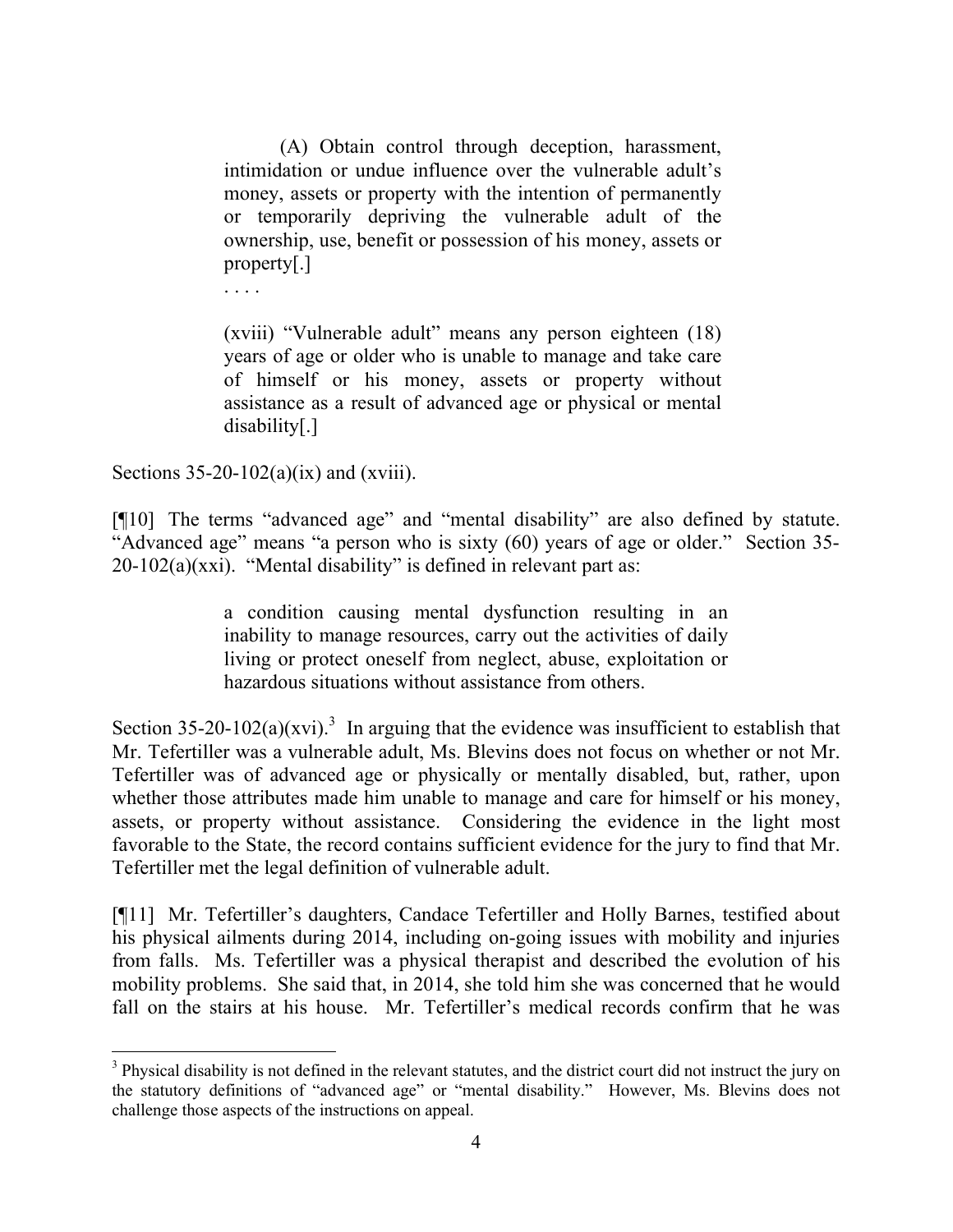injured from falling in 2014. Because of Mr. Tefertiller's physical problems, he had a housekeeper who cleaned and did laundry, and Ms. Barnes and her children took care of the yard. In fact, Ms. Barnes said that in 2014, other than a little grocery shopping that Mr. Tefertiller did himself, "we took care of everything."

[¶12] Ms. Barnes testified that, during the relevant time, Mr. Tefertiller also had mental problems which affected his ability to care for himself and his assets. She stated he suffered from PTSD, was regularly intoxicated, and had memory problems. Ms. Barnes assisted Mr. Tefertiller by taking him to some of his appointments and helping him remember his schedule. Although she did not identify a specific time period, Ms. Tefertiller testified that her father had significant drinking and cognitive problems prior to 2015.

[¶13] Mr. Tefertiller's medical records corroborated his daughters' testimony about his memory loss, alcoholism and other mental problems. In June 2014, a health care provider noted that Mr. Tefertiller exhibited memory problems, even raising the possibility that he was suffering from Alzheimer's disease. The provider stated in his notes that Mr. Tefertiller had not been filling his prescriptions and he had tried to convince Mr. Tefertiller to allow someone to help him manage his medication. Although Mr. Tefertiller had his own checkbook which he used to write the checks to Ms. Blevins, Ms. Barnes assisted with managing his assets by checking his mail, gathering his bills and paying them on-line.

[¶14] In an effort to show the evidence was insufficient to establish that Mr. Tefertiller was a vulnerable adult when she obtained money from him, Ms. Blevins points out that he lived alone and drove himself to some appointments at the VA and to get groceries. She also claims his trial testimony showed he was not a vulnerable adult. Mr. Tefertiller was mostly articulate and certainly very witty at trial. He joked and bantered with the judge and counsel throughout his testimony.

[¶15] However, to accept Ms. Blevins' argument, we would have to view the evidence in her favor, which is directly contrary to our standard of review. As outlined above, the evidence showed that, although he had some degree of independence, Mr. Tefertiller struggled with a number of issues and needed regular help both with physical tasks and cognitive matters. In addition, Mr. Tefertiller's mental acuity at trial in April 2016 does not demonstrate that he was able to manage himself and his affairs without assistance in 2014. At the time of trial, Mr. Tefertiller had been living in a skilled nursing facility, rather than alone like he was in 2014. It is reasonable to assume that, while living in the facility, he was not as likely to be regularly intoxicated or subject to falls. Furthermore, his trial testimony demonstrated that he still needed assistance with managing his financial affairs. When questioned about which bank he used, he could not immediately remember the name and asked his daughter for assistance. He also stated that Ms. Barnes continued to be in charge of paying his bills and he could not remember the exact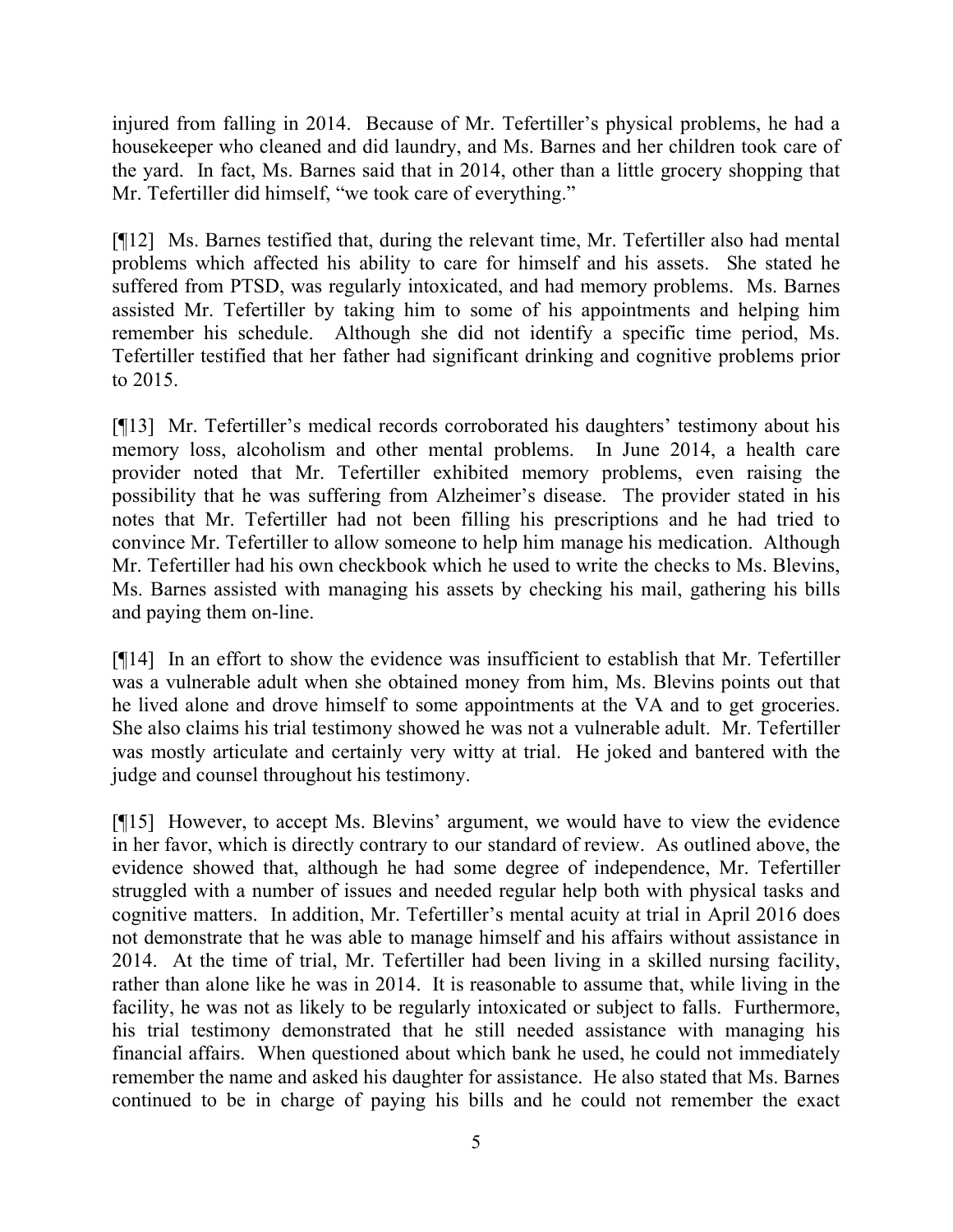amounts of his Social Security and VA disability benefits. He also could not recall some of the checks he had given Ms. Blevins.

[¶16] Ms. Blevins was interviewed by law enforcement before she was charged. A video recording of one of the interviews was shown at trial. Ms. Blevins acknowledged that she knew about Mr. Tefertiller's problems with alcohol, PTSD and memory from personal observation and that she also had access to his VA medical records which included the full list of his ailments. Ms. Blevins stated that during the time Mr. Tefertiller was giving her money, his health was declining. In fact, she admitted that she knew "he was vulnerable and that he was having mental issues" and "borrowed money from him" anyway.<sup>4</sup>

[¶17] Ms. Blevins insists a Nebraska court of appeals case, *State v. Stubbs,* 555 N.W.2d 55 (Neb. Ct. App. 1996), supports her argument that the evidence was insufficient to establish that Mr. Tefertiller was a vulnerable adult. Stubbs befriended an elderly gentleman and allegedly took items from his house and bought a tractor from him at a price well below market value. *Id.* at 59. The elderly man had mild senility and difficulty ambulating because of balance problems. He also kept a "messy" house on one occasion, subsisted primarily on milk and other liquids for a time, and led a sedentary life. *Id.* at 61.

[¶18] Stubbs was convicted under a Nebraska statute which stated that a "person commits knowing and intentional abuse of a vulnerable adult if he or she through a knowing and intentional act causes or permits a vulnerable adult to be ... [e]xploited." *Id.*  at 61, quoting Neb. Rev. Stat. § 28–386 (Reissue 1995). "Vulnerable adult" was defined in Nebraska as: "any person eighteen years of age or older who has a substantial mental or functional impairment or for whom a guardian has been appointed under the Nebraska Probate Code." *Id.,* quoting Neb. Rev. Stat. § 28-371 (Reissue 1995).

[¶19] At the end of Stubb's trial, the trial court ruled that the evidence was insufficient to sustain a verdict on the "substantial mental impairment" portion of the statute. *Id.* at 61. Thus, the question was whether the elderly gentleman was vulnerable because he had "substantial functional impairment," which was defined as: "a substantial incapability, because of physical limitations, of living independently or providing self-care as determined through observation, diagnosis, investigation, or evaluation." *Id.,* quoting Neb. Rev. Stat. § 28–368 (Reissue 1995). "Living independently" was defined by statute as including, "but not be limited to, using the telephone, shopping, preparing food, housekeeping, and administering medications." "Self-care" included, but was not limited

 $\overline{a}$ 

<sup>&</sup>lt;sup>4</sup> There is no indication that Ms. Blevins was aware of the statutory definition of "vulnerable adult" when she stated that she believed Mr. Tefertiller was vulnerable. It is, therefore, reasonable to assume that she was using the common definition of the term, i.e., "susceptible to physical or emotional attack or harm" or "in need of special care, support, or protection because of age, disability, or risk of abuse or neglect." Oxford Dictionaries, http://en.ocforddictionaries.com (last visited April 24, 2017).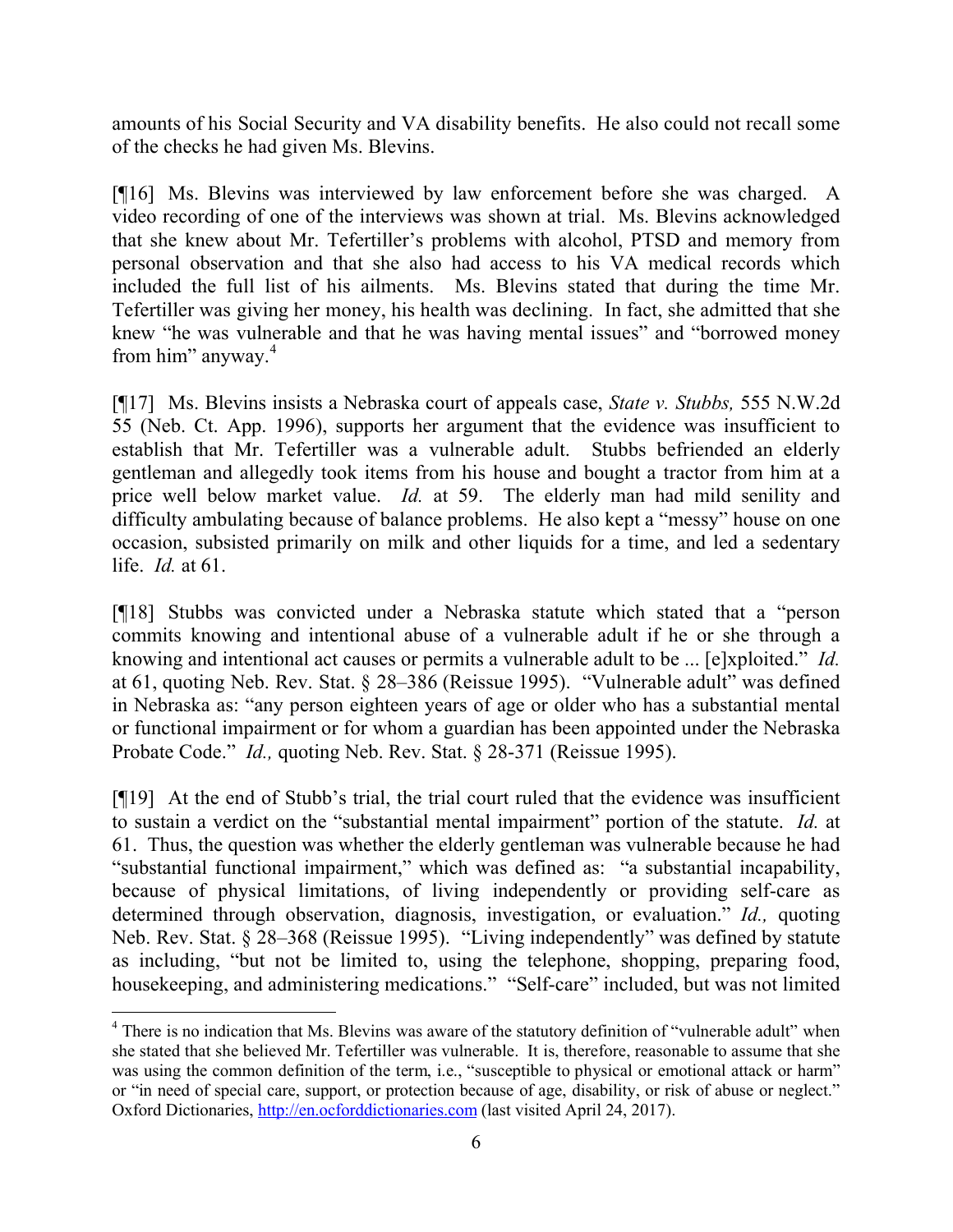to, "personal hygiene, eating, and dressing." *Id.,* quoting Neb. Rev. Stat. § 28–366 (Reissue 1995). The jury found Stubbs guilty but the court of appeals reversed, concluding that the evidence was insufficient to establish the elderly man was a vulnerable adult as a result of substantial functional impairment. *Id.* at 62.

[¶20] There are many obvious differences between *Stubbs* and the case at bar. First, the Nebraska statutes differ materially from our statutes. Unlike Wyoming, Nebraska does not include "advanced age" as one of the attributes which makes an adult vulnerable. Nebraska also requires "substantial" impairment, while our statute requires that the person be "unable to manage and take care of himself" or his assets "without assistance." Furthermore, the evidence outlined above establishes that, at the time Ms. Blevins was obtaining money from him, Mr. Tefertiller suffered from more serious conditions than the elderly gentleman in *Stubbs* did.

[¶21] Ms. Blevins also implies that we should adopt the following rule from the *Stubbs*  opinion: "[A]lthough [the Nebraska statute] does not provide that there must be a nexus between a vulnerable adult's impairment and the exploitation, it seems evident that this was the intent of the statute, and we now hold that this is a requirement of the statute." *Stubbs,* 555 N.W.2d at 62. The court then concluded that it was "hard to imagine" how the elderly gentleman's physical limitations facilitated Stubb's exploitation of him. *Id.* at 63.

[¶22] We do not need to decide whether the Nebraska nexus rule applies in Wyoming. The plain language of § 6-2-507 does not require a nexus between the victim's particular impairment and the exploitation. Ms. Blevins does not explain how our statutory language could be viewed to imply such a requirement and her citation to *Stubbs,* which addressed entirely different statutory language, as her only authority for adoption of the rule is insufficient to justify our consideration of this argument. *See Willey v. Willey,*  2016 WY 116, ¶ 30, 385 P.3d 290, 299-300 (Wyo. 2016) (refusing to consider an argument not supported by cogent argument or citation to pertinent authority). In addition, Ms. Blevins does not describe how the nexus concept would apply to her case. As we stated above, it is unquestionable that Mr. Tefertiller was of advanced age and there was also clear evidence that he was physically and mentally disabled. Accepting the State's evidence as true, Ms. Blevins was able to obtain money from Mr. Tefertiller because of his advanced age and physical and mental disabilities. Thus, even if we concluded that the legislature intended to include the nexus requirement in  $\S$  6-2-507 (which we do not), it would not mandate a different result in this case.

[¶23] Reviewing the evidence in the light most favorable to the State, as required by our standard of review, the record supports the jury's finding that Mr. Tefertiller was a vulnerable adult in 2014 when Ms. Blevins obtained money from him. The State presented ample evidence that he was unable, as a result of advanced age, mental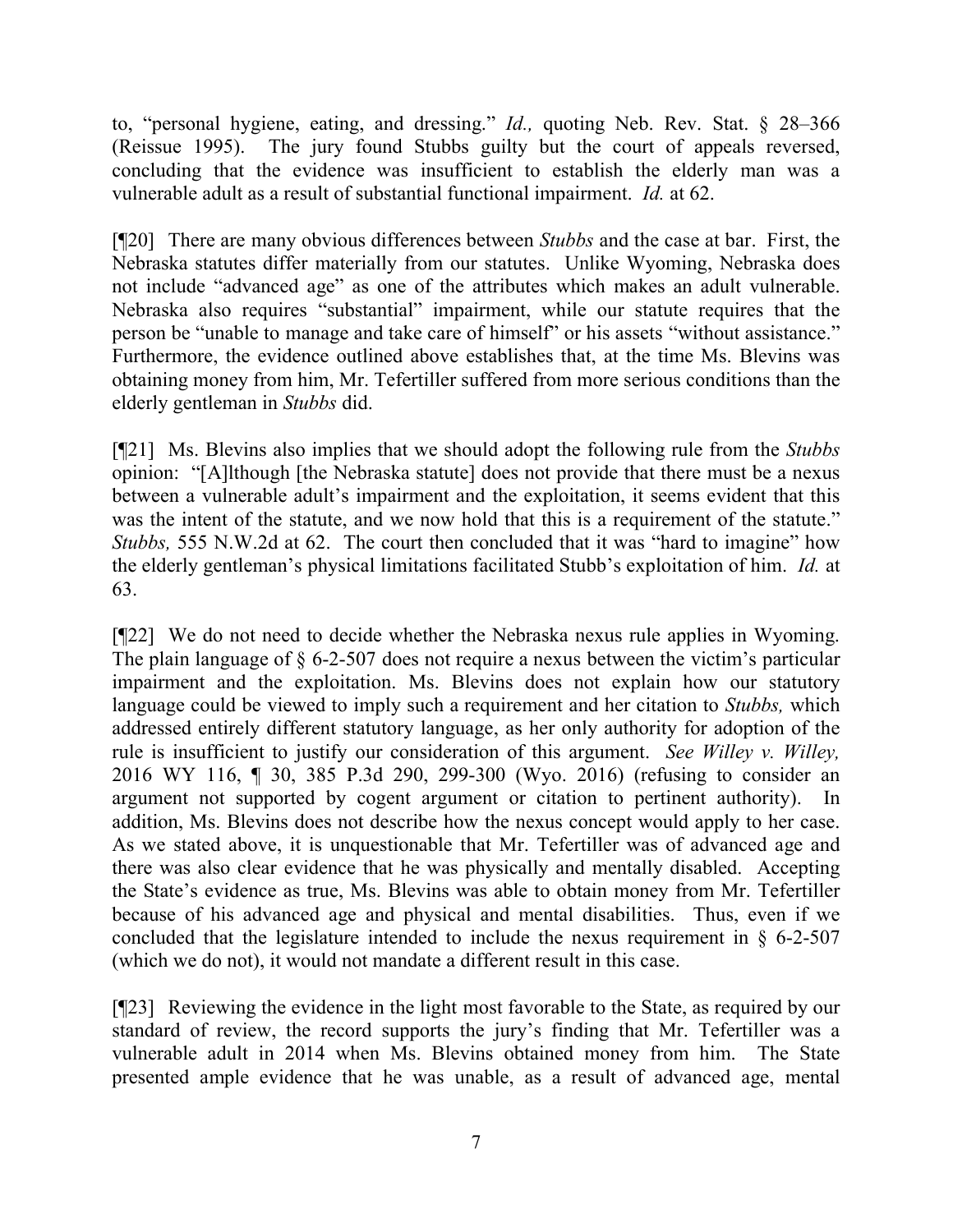disability and/or physical disability, to take care of his affairs and sometimes, himself, without assistance.

# *2. Jury Instructions on the Mental Element Required for Conviction of Felony Exploitation of a Vulnerable Adult*

[¶24] The district court instructed the jury on the elements of the crime of exploitation of a vulnerable adult, as follows:

# **JURY INSTRUCTION NO. 17**

The elements of the crime of Exploitation of a Vulnerable Adult, as charged in Count I of the Information in this case are:

- 1. Between the dates of January 23, 2014 and January 2, 2015;
- 2. In Uinta County, Wyoming;
- 3. The Defendant, Danell Blevins;
- 4. Intentionally;
- 5. Exploited;
- 6. A vulnerable adult, Richard Tefertiller.

It also instructed the jury on the statutory definition of "exploitation":

## **INSTRUCTION NO. 18**

"Exploitation" means the reckless or intentional act taken by any person, of a vulnerable adult, to obtain through deception or undue influence over the vulnerable adult's money with the intention of permanently or temporarily depriving the vulnerable adult.

[¶25] Ms. Blevins claims the district court's inclusion of both the reckless and intentional *mens rea* in the definition of exploitation potentially confused the jury as to what mental element had to be proven in order to convict her. She did not object to this aspect of the jury instructions at trial; therefore, we review for plain error. *Cecil v. State,*  2015 WY 158, ¶ 10, 364 P.3d 1086, 1089 (Wyo. 2015). We find plain error only when: "(1) the record clearly reflects the alleged error; (2) the party claiming the error demonstrates a violation of a clear and unequivocal rule of law; and (3) the party proves that the violation adversely affected a substantial right resulting in material prejudice." *Griggs v. State,* 2016 WY 16, ¶ 81, 367 P.3d 1108, 1132-33 (Wyo. 2016), quoting *Cazier v. State,* 2006 WY 153, ¶ 10, 148 P.3d 23, 28 (Wyo. 2006) (some citations omitted).

[¶26] The record contains the relevant instructions. Consequently, the first element of the plain error test is satisfied. The second element requires demonstration of violation of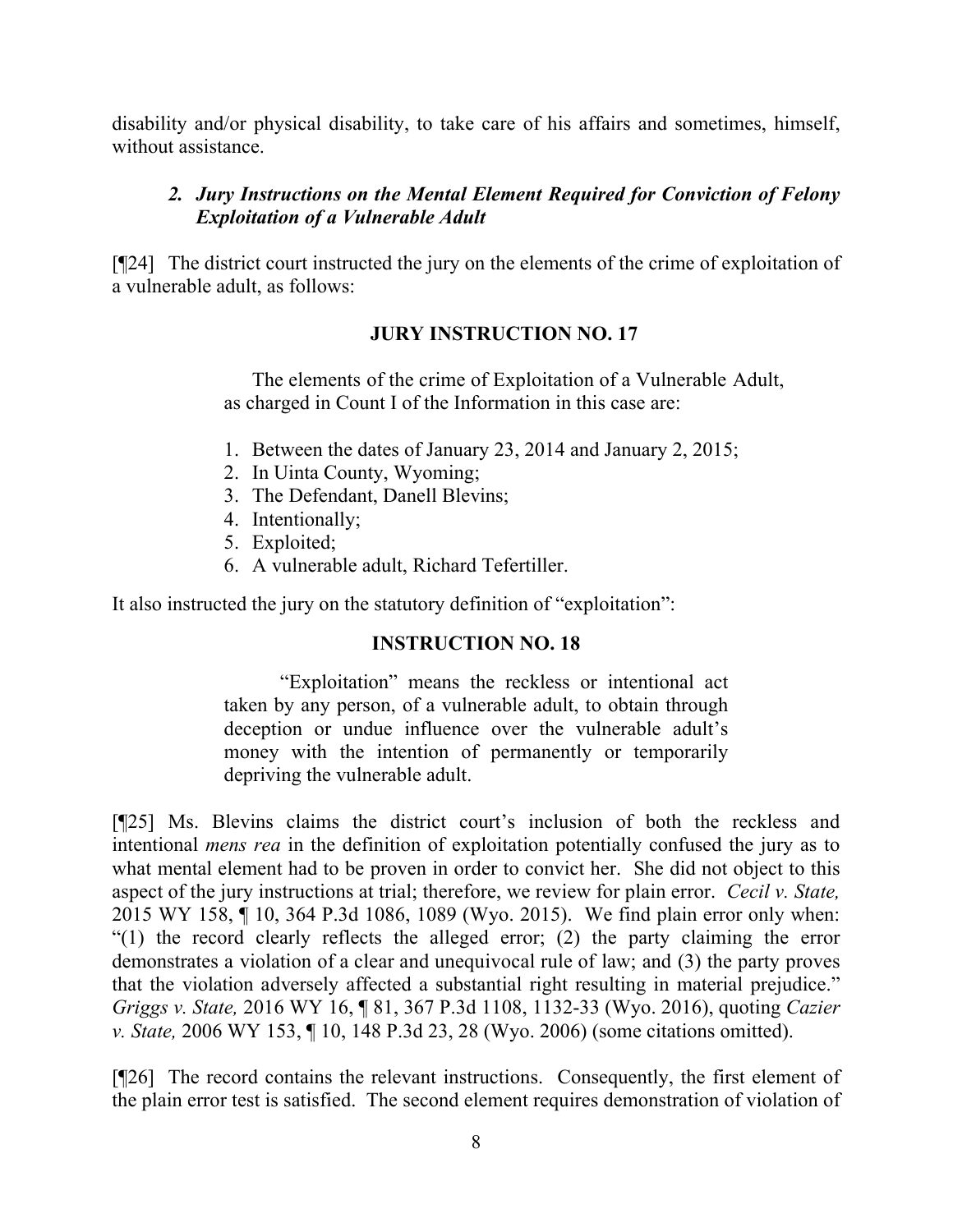a clear and unequivocal rule of law. In determining whether the district court committed a clear error, we test the instructions using the following principles:

> The purpose of jury instructions is to "provide the jury with a foundational legal understanding to enable a reasoned application of the facts to the law." *Walker* [*v. State,* 2013 WY 58*,*] ¶ 31, 302 P.3d [182,] 191 [Wyo. 2013 (*Walker II*).] In order to support a reliable verdict, it is crucial that the trial court correctly state the law and adequately cover the relevant issues. Ultimately, the test of adequate jury instructions is "whether they leave no doubt as to the circumstances under which the crime can be found to have been committed." *Walker II,* ¶ 31, 302 P.3d at 191.

*Dean v. State,* 2014 WY 158, ¶ 33, 339 P.3d 509, 517 (Wyo. 2014) (some citations omitted).

[¶27] Ms. Blevins' challenge to the jury instructions requires that we review the relevant statutes. Statutory interpretation is a question of law*. TW v. State (In the Interest of JB,*  2017 WY 26, ¶ 10, 390 P.3d 357, 360 (Wyo. 2017). To interpret a statute, we seek the legislature's intent "'as reflected in the plain and ordinary meaning of the words used in the statute.'" *Id.,* ¶ 12, 390 P.3d at 360, quoting *Butler v. State*, 2015 WY 119, ¶ 7, 358 P.3d 1259, 1262 (Wyo. 2015) (citation omitted). We provided the following guidance for interpreting statutes in *TW,* ¶ 12, 390 P.3d at 360:

> "Where legislative intent is discernible a court should give effect to the 'most likely, most reasonable, interpretation of the statute, given its design and purpose.' " *Adekale* [*v. State*], [2015 WY 30,] ¶ 12, 344 P.3d [761,] 765 [(Wyo. 2015)] (quoting *Rodriguez v. Casey*, 2002 WY 111, ¶ 20, 50 P.3d 323, 329 (Wyo. 2002)). In light of this objective, we have said:

> > We therefore construe each statutory provision *in pari materia*, giving effect to every word, clause, and sentence according to their arrangement and connection. To ascertain the meaning of a given law, we also consider all statutes relating to the same subject or having the same general purpose and strive to interpret them harmoniously. . . . When the words used convey a specific and obvious meaning, we need not go farther and engage in statutory construction.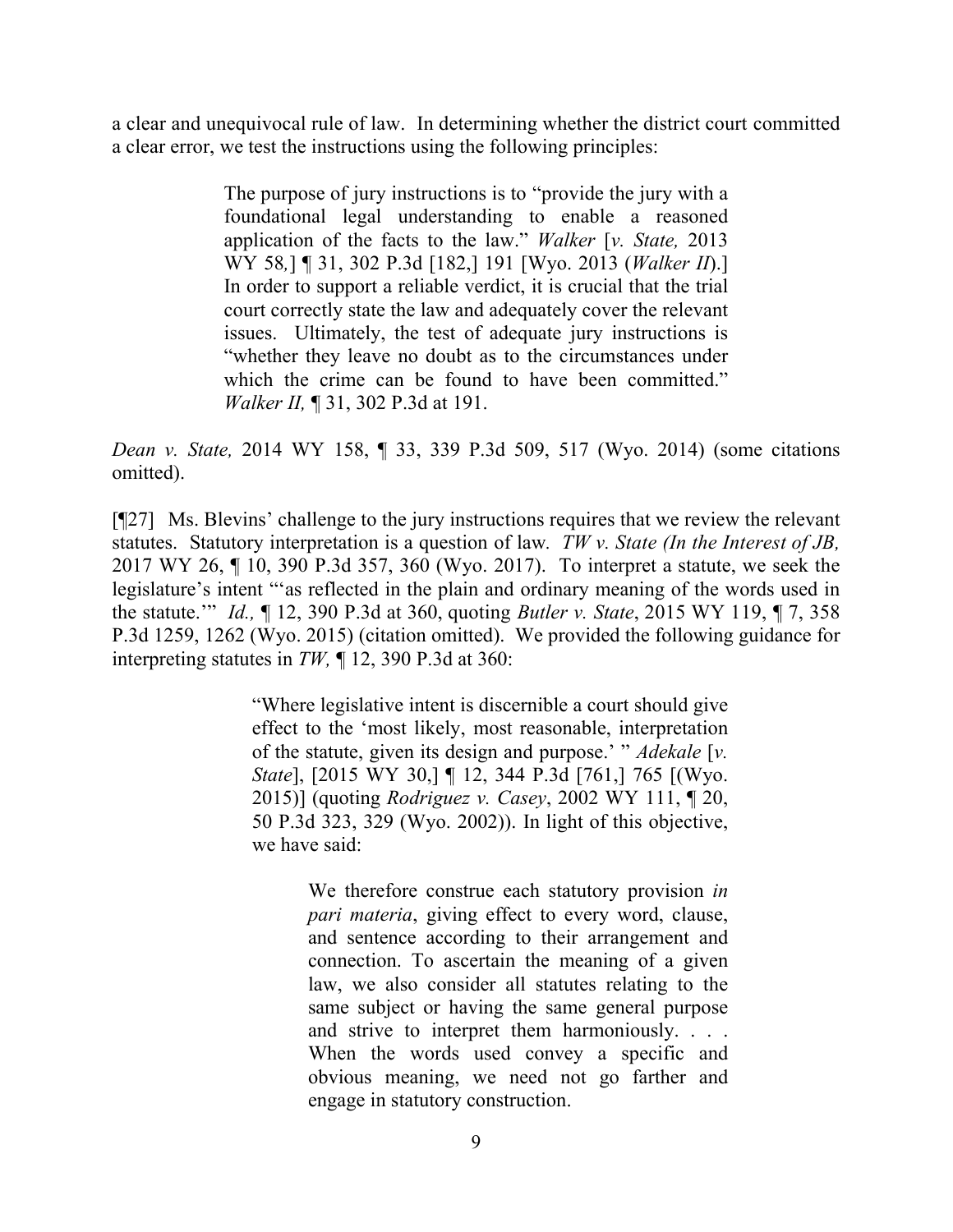*Nicodemus v. Lampert*, 2014 WY 135, ¶ 13, 336 P.3d 671, 674 (Wyo. 2014) citing *Estate of Dahlke ex rel. Jubie v. Dahlke*, 2014 WY 29, ¶¶ 36-37, 319 P.3d 116, 125-26 (Wyo. 2014).

*Cheyenne Newspapers, Inc. v. Bd. of Trustees of Laramie Co. Sch. Dist. No. One,* 2016 WY 113, ¶ 10, 384 P.3d 679, 683- 84 (Wyo. 2016).

[¶28] As we stated above, the State charged Ms. Blevins with intentional exploitation of Mr. Tefertiller under §§ 6-2-507 (a) and (d), which we will repeat here for convenience:

> (a) Except under circumstances constituting a violation of W.S. 6-2-502, a person is guilty of abuse, neglect, abandonment or exploitation of a vulnerable adult if the person intentionally or recklessly abuses, neglects, abandons, intimidates or exploits a vulnerable adult.

. . . .

(d) Exploitation of a vulnerable adult is a felony punishable by not more than ten (10) years in prison, a fine of not more than ten thousand dollars (\$10,000.00), or both, and registration of the offender's name on the central registry.

Subsection (a) generally states that the crime of exploitation of a vulnerable adult occurs if the person acts intentionally or recklessly. That is consistent with the definition of exploitation in  $\S 35{\text -}20{\text -}102(a)(ix)$  (see Paragraph 9, above) and Jury Instruction No. 18. The crime of felony exploitation of a vulnerable adult as set out in  $\S$  6-2-507(d) does not include a mental element. The State's decision to charge the more culpable mental state—intentionally—makes sense when other provisions of § 6-2-507 are considered. Section 6-2-507(b) makes reckless exploitation of a vulnerable adult a misdemeanor; while, subsection (c) of the statute makes intentional abuse, neglect or abandonment of a vulnerable adult a felony. The only way to reasonably reconcile all of the provisions of § 6-2-507 is to apply the "intentional" language to felony exploitation of a vulnerable adult in subsection (d). *TW,* ¶ 12, 390 P.3d at 360 (noting that we seek to harmonize all statutes relating to the same subject). That is how the State charged Ms. Blevins and how the district court instructed the jury on the elements of the crime in Instruction No. 17.

[¶29] We agree with Ms. Blevins that the district court's definition of exploitation in Instruction No. 18 was confusing because it included the mental elements for both the felony and misdemeanor crimes. Instruction No. 18, when considered in isolation from the other instructions, may have left the jury with doubt as to the circumstances under which Ms. Blevins could be found guilty. *See, e.g.*, *Walker II,* ¶ 33, 302 P.3d at 192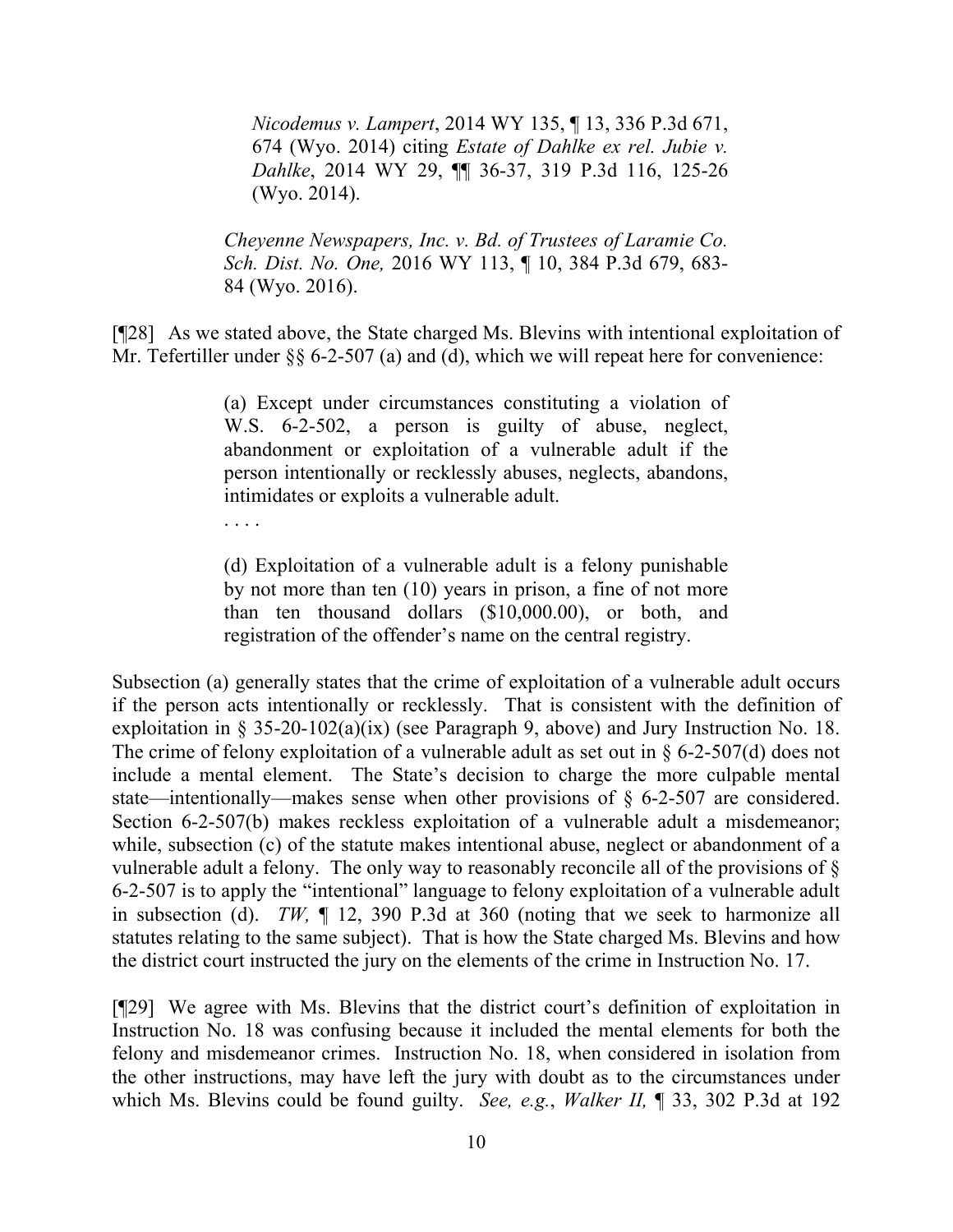(concluding that a jury instruction improperly allowed the jury to find the defendant "guilty of stalking without independently finding that he intended to harass the victim"). The trial court could easily have avoided this problem by omitting "reckless" from Instruction No. 18.

[¶30] However, Ms. Blevins was not prejudiced by the error. We stated in *Christian v. State,* 883 P.2d 376, 379 (Wyo. 1994):

> "When we examine jury instructions, we must look at them in their entirety and read them together." Before a conviction will be reversed due to an erroneous instruction, the defendant must demonstrate that prejudice has occurred. An error in one instruction may be cured elsewhere in the jury instructions by conveying correct information to the jury "'in a clear and concise manner so that it is unlikely that an erroneous impression would remain in the minds of the jurors."

(citations omitted). *See also Duke v. State,* 2004 WY 120, ¶ 95, 99 P.3d 928, 955 (Wyo. 2004).

[¶31] The jury was clearly and properly instructed in Instruction No. 17 that it had to find that Ms. Blevins acted intentionally in order to find her guilty. When the correct elements of the crime are read together with the definition of exploitation, a jury would have understood that the "intentional" rather than the "reckless" language from the definition of exploitation applied to Ms. Blevins' case.

[¶32] Furthermore, the evidence at trial established that Ms. Blevins acted intentionally. She knew Mr. Tefertiller was aging and suffering from various mental and physical problems. She admitted that she saw his condition deteriorating during the relevant time frame and even said that she considered him to be vulnerable. Nevertheless, Ms. Blevins repeatedly asked Mr. Tefertiller for money under the ruse that she was using it to obtain her RN degree and would pay him back after she did so. In truth, she used very little of the money for school. Ms. Blevins used the money to pay her bills, gave some to her sister, and even went on a vacation. The elements instruction contained the correct *mens rea* and the evidence clearly established that Ms. Blevins acted intentionally. Consequently, the district court's failure to edit the definition of exploitation to include only the intentional mental element did not prejudice her.

#### **CONCLUSION**

[¶33] The evidence presented at trial was sufficient to support the jury's verdict that Ms. Blevins was guilty of intentional exploitation of a vulnerable adult. It established that